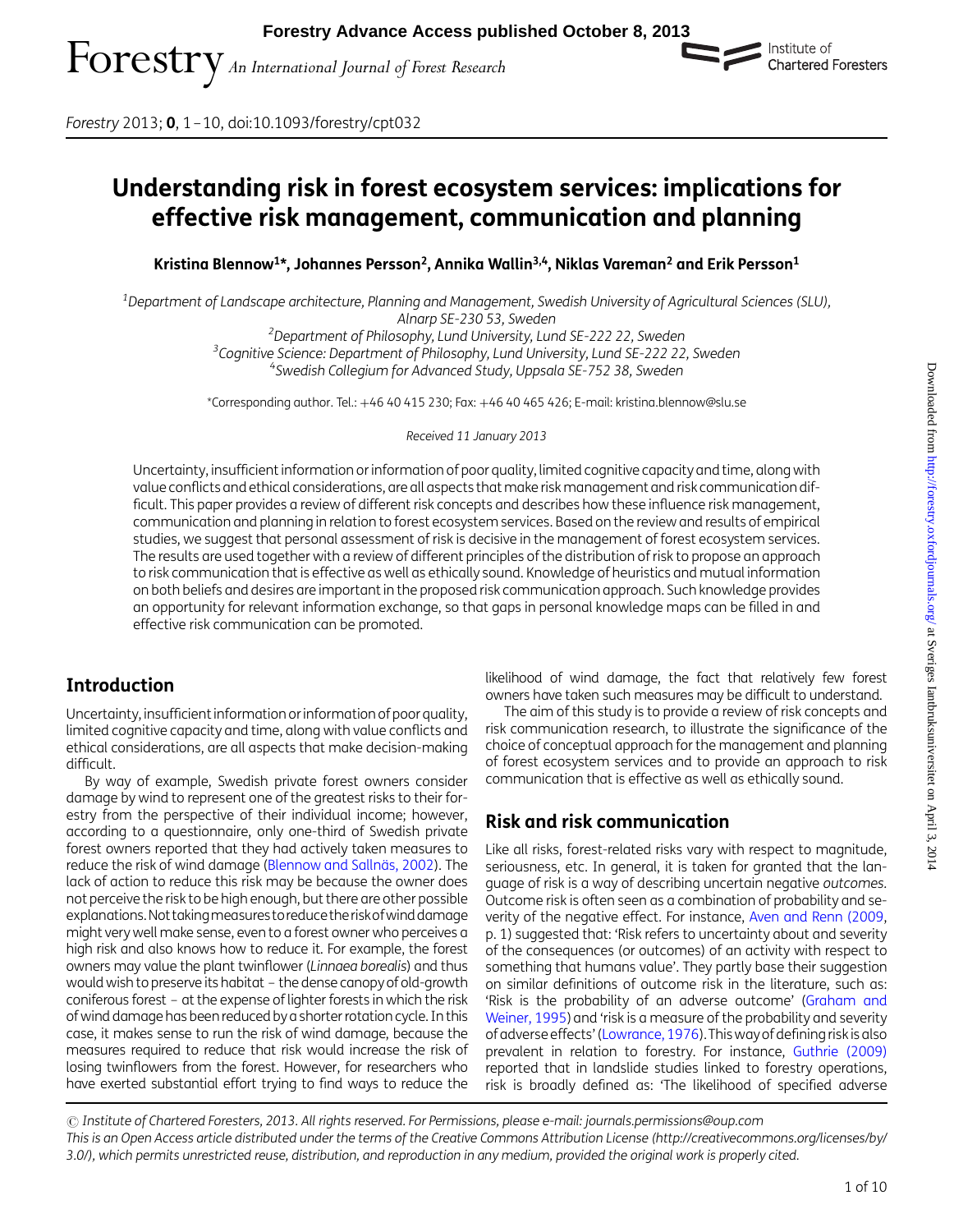<span id="page-1-0"></span>consequences arising from an event, circumstance or action within a stated period and area' [\(Lee and Jones, 2004](#page-9-0)).

### Outcome risk as an objective attribute

In the early years of risk communication research, it was believed that clear, understandable information was all that was needed to make people see that the (outcome) risks were in accordance with the assessments of experts (see [Fischoff, 1995\)](#page-8-0) (Table 1). One concept of risk that might lead to such a situation is where both experts and laymen understand a risk as being identical to probability and where scientific research has produced a base from which to monitor the relative frequency of the type of risk in question. For example, according to Törnqvist (1995), in its early days, Swedish forestry was treated as an enterprise that was guided by scientific results and unaffected by personal values. Thus, there was essentially one 'right' way of conducting forestry. Over the years, the view of risk in terms of objective probability has been strongly criticized.

### Outcome risk as part of decision-making

In the 1970s, emphasis was increasingly placed on a conceptualization of risk as part of the decision-making situation. The decision-making situation, as such, has properties that make it – or the risk that is part of it – appear less 'objective' than the simple measure of relative frequency of a type of event. It typically involves personal beliefs and preferences as well as theoretical models (along with explicit and implicit assumptions about their application). The decision-maker also often takes several types of potential effect into account. It is unlikely that the expert and other stakeholders would be in such complete agreement about

| Table 1 Overview of outcome and knowledge risk concepts |  |
|---------------------------------------------------------|--|
|---------------------------------------------------------|--|

these features that it becomes possible to talk about one 'right' way of conducting forestry. It is more likely that the interested parties disagree about some of these features. Moreover, it is not given that the opinion of a particular expert should be given priority, particularly because differences may emerge between the risk perceptions of two informed experts. Experts may have the same risk concept, but their risk judgment may differ widely.

In decision theory, potential effects are often expressed as expected utility: the average utility of all possible outcomes under certain circumstances, weighted according to the probability that any particular event will occur. After estimating the expected utility of different alternatives, the best one can be selected. To determine the best alternative, a decision rule is needed. The fundamental decision rule says that, in a given decision situation, we should choose the alternative with maximum expected utility. In forestry, the utility is sometimes measured as the net present value. To maximize the expected utility, then, means to choose the decision alternative with the maximum expected net present value.

Simple expected utility theory, however, may not be the effective tool for riskassessment that it is sometimes proposed to be. The probabilities forming part of the calculation of expected utilities can be seen as either objective, as entities about which we may have better or poorer knowledge, or subjective, or personal, as a measure of the degree to which a person believes a proposition. They differ in theirconsequences for decision-making.Objective probabilities, such as frequencies, can be unknown to us. There may be situations where we simply do not know how probable certain consequences are. In these cases, expected utility calculations break down and we need some other decision rule, one that is not dependent on probabilities. The choice of rule depends on how cautious one wants to be. One possible cautious rule is to maximize the minimal (maximin) utility so that the alternative action that has the least

| Risk is:                            | Determinants                                                                      | References                                                                                 | <b>Examples</b>                                                                                                                                                               |
|-------------------------------------|-----------------------------------------------------------------------------------|--------------------------------------------------------------------------------------------|-------------------------------------------------------------------------------------------------------------------------------------------------------------------------------|
| Objective                           | Attributes in the world                                                           | (Starr, 1969)                                                                              | (Outcome) Risks are relative frequencies of physical<br>harm.                                                                                                                 |
| Subjective (decision<br>theoretic)  | Beliefs and preferences<br>concerning events                                      | (Savage, 1954; Ramsey, 1990)                                                               | (Outcome) Risks are personal (Bayesian) probabilities<br>for an unwanted event, or expert opinion on<br>plausibility and value of an unwanted event.                          |
| Socially constructed                | Social setting                                                                    | (Wynne, 1980, 2001)                                                                        | Our perceptions of (outcome) risk reflect shared<br>values and beliefs, such as 'This is not normal', 'Life<br>is a lottery' and 'We do not trust this institution'.          |
| Perceived                           | Contextual and personal factors                                                   | (Slovic, 1999)                                                                             | Catastrophic potential, involuntariness and<br>unfamiliarity affect what we perceive as risky<br>(outcome risk)                                                               |
| Felt (risk-as-feelings)             | Feelings, emotions and the<br>related response known in<br>psychology as 'affect' | (Loewenstein et al., 2001; Slovic<br>et al. 2004)                                          | Potential consequences that give rise to emotions (or<br>'affect'), such as fear, have extra weight in risky<br>decisions (outcome risk).                                     |
| Part of culture                     | Cultural context                                                                  | (Douglas and Wildavsky, 1983)                                                              | Phenomena that are regarded as dangerous in the<br>particular culture to which one belongs are<br>conceived as (outcome) risks.                                               |
| About knowledge<br>(knowledge risk) | Amount and quality of<br>information used in<br>decision-making                   | (Gärdenfors and Sahlin, 1982;<br>Gärdenfors and Sahlin, 1983;<br>Sahlin and Persson, 1994) | Decisions based on unreliable information yield<br>(knowledge) risk. Disregarding additional<br>predictions or explanations in decision-making<br>generates (knowledge) risk. |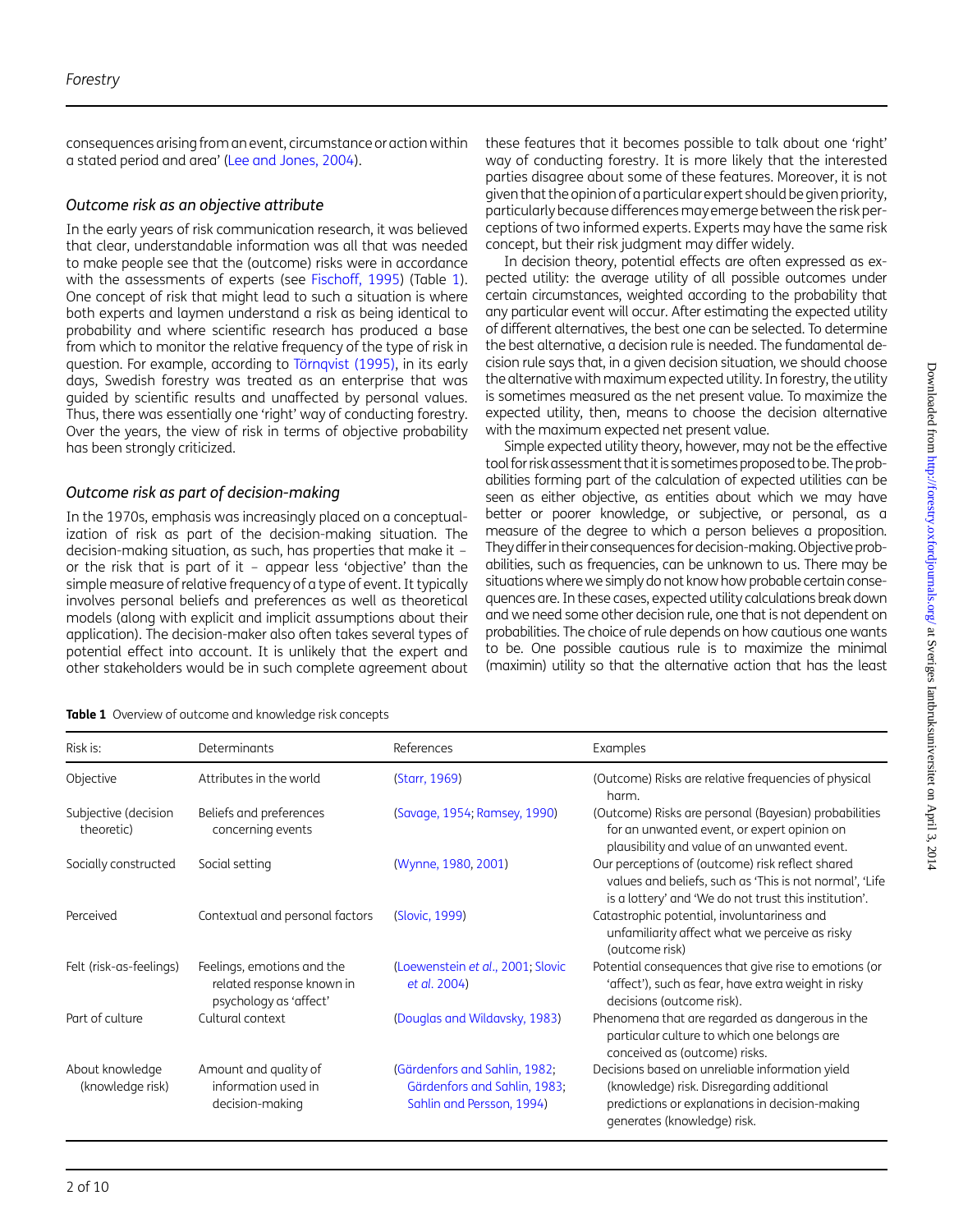negative outcome is chosen (a classic review of decision rules under uncertainty is presented in [Savage \(1954\)](#page-9-0), which also contains an elaborate theory of statistics based on personal probabilities).

An example of how different decision rules lead to different decisions is provided in a Monte Carlo simulation study by [Knoke](#page-8-0) [and Wurm \(2006\)](#page-8-0). They estimated the effects of wind damage, snow breakage and insect attacks on the utility as net present value of forests of Norway spruce (Picea abies L. Karst.) and European beech (Fagus sylvatica L.) in southern Germany when the timing of harvest depended on a simulated timber price. Whilst the Norway spruce forest maximized the expected utility, the utility for single rotation periods fell within a wide range. The tree species alternative that maximized the minimal utility was European beech with or without an admixture of 20 per cent Norway spruce. Applying a decision rule based on maximum expected utility may then lead to recommended actions that are far from what the risk manager (the forest owner) is prepared todo, basedon amaximin decision rule.

Subjective probabilities are measures of degrees of belief [\(Ramsey, 1926\)](#page-9-0). As we believe any conceivable proposition to some degree (it could even be to zero degrees), every proposition that we can think of can, on this basis, be allocated a probability. Given that a utility function exists, that is, a measure of how consequences of a decision are valued, it is always possible to make decisions according to the principle of maximizing expected utility.

An obvious drawback of this simple view of decisions using personal probabilities is that there is no difference in decision-making between decisions with well-informed degrees of belief and decisions where the degrees of belief are based on poor (either in quality or in quantity) information. This can be solved by allowing people to assign sets, or intervals of probabilities, when they are unsure of how strong their belief is. This approach requires new decision rules. Several rules have been proposed in the literature [\(Levi,](#page-9-0) [1980](#page-9-0); Gärdenfors and Sahlin, 1982; [Wally, 1991\)](#page-9-0): one example is the maximum minimal expected utility rule, where minimal expected utilities are calculated for each alternative among the different probability distributions and the alternative with the highest resulting expected utility ischosen. This is also acautious type of rule.

Just as with objective probabilities, a demand for a single probability distribution to be used in risk assessment may lead to risk decisions that are not in accordance with what a seemingly rational forest owner chooses to do.

#### Risk perception

Psychologists often focus on people's perceptions of risk, which seems to imply two related things (Table [1](#page-1-0)). First, that there is something – a risk – that can be perceived, a risk that presumably can be observed and might also exist external to the observer (see [Brehmer,](#page-8-0) [1994\)](#page-8-0). Second, that there is some objective reality that we can measure perceptions of risk against. It is, perhaps, not the risk per sethat exists independentlyof our perceptions of it, but that risky behaviour can be better or worse according to some objective standards. Among researchers in psychology, rational decision-making is often equated with maximizing expected utility (see [Sahlin](#page-9-0) et al., [2010\)](#page-9-0).From this viewpoint, it is tempting to see experts as supplying risk assessments that are objective, analytical, wise and rational, whereas the public's perceptions of risk are subjective, often hypothetical, emotional, foolish and irrational [\(Slovic, 1999\)](#page-9-0).

Within psychological research, much effort has been devoted to identifying biases, patterns of irrationality that occur in particular

situations (for example, see [Kahneman and Tversky, 1972\)](#page-8-0) and heuristic principles (simple decision rules that people use to reduce complexity in a given decision situation) ([Tversky and Kah](#page-9-0)[neman, 1974](#page-9-0)). Some of these are of immediate relevance to risk communication (for example, see Table [2](#page-3-0) and [Kahneman and](#page-8-0) [Tversky, 1979](#page-8-0)). The irrationality of heuristics and biases has been discussed ever since they were introduced in the 1970s and the controversy remains (see, for instance, [Cohen, 1981;](#page-8-0) [Lopes, 1991;](#page-9-0) [Todd and Gigerenzer, 2000;](#page-9-0) [Holtug, 2002;](#page-8-0) [Kuntz-Duriseti, 2004;](#page-9-0) [Brinck, 2005](#page-8-0)).

#### The plural nature of risk

Slovic and his colleagues suggested that the factors we take into account when dealing with risk differ. They found, for instance, that a small number of factors accounted for the difference in risk perception that had been identified between experts and laymen (Slovic et al[., 1981](#page-9-0)). These factors suggest that experts and laymen have different concepts of risk. [Slovic \(1994,](#page-9-0) p. 94) expressed the point in the following way: 'Although many observers have labelled public perceptions of risk irrational, the research [...] paints a much different picture. First, whereas experts define risk in a narrow, quantitative way, the public has awider view, qualitative and complex, incorporating legitimate considerations such as uncertainty, dread, catastrophic potential, and controllability into the risk–benefit equation'.

From this perspective, risk does not appear to be one thing (or concept) but many. At the very least, we cannot rely on a common understanding of risk. The interested parties need to define and play 'the risk game' ([Slovic, 1998](#page-9-0)). By using this term, Slovic suggested that the risk concept has similarities to a game. Games have rules, time limits, criteria for winning and losing and so on, but no rule, time limit, etc. is common to all games. The general concept of a game – if there is one – cannot be defined by listing necessary conditions for all games. The concept of risk, Slovic claimed, is like the concept of a game. There are many kinds of risk, and nothing relevant is common to all of them (cf. [Wittgenstein, 2009](#page-9-0)). For some time now, it has been popular to categorize positions such as Slovic's as social constructivist. For instance, [Bradbury \(1989,](#page-8-0) p. 391) wrote that if acceptance and acceptability of risk cannot be 'analytically determined', they 'must be negotiated, that is, socially constructed'. We fear that this view rests on a simplistic division between 'risk as a physically given attribute' and 'risk as a socially constructed attribute'. This may not be problematic for Bradbury, who only discussed societal risks, but the distinction is potentially harmful when generalized to personal risk assessments and local 'risk games'. Slovic's position does not presuppose social constructivism but follows quite naturally from differences in the individuals' decision-making situations. However, it is clear that cultural and societal values and perspectives have a role to play in shaping the way individuals understand risk as well as which risks we accept. There are social dimensions as well as other dimensions that need to be taken into account if we want a more complete understanding of risk.

#### Risk as feeling – the emotional nature of risk

The emergence and contemporary popularity of dual process theories in theories of judgment and decision-making are connected both to the idea that rational decision-makers conform to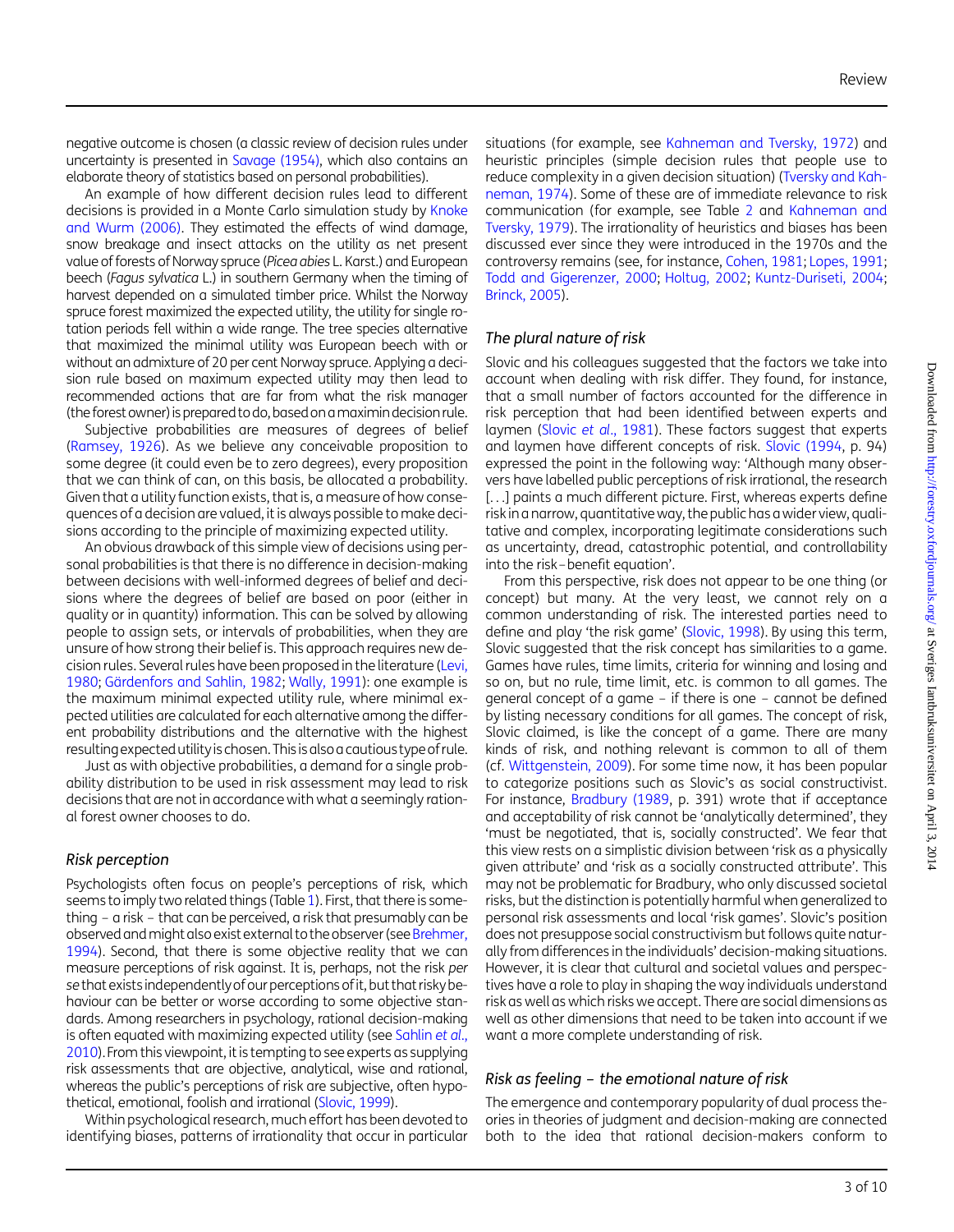<span id="page-3-0"></span>

| Bias or<br>heuristic      | Description                                                                                                                                                                                                                                                                                                                                                         | Reference                                                                                        | Example                                                                                                                                                                                                                                                                                             |
|---------------------------|---------------------------------------------------------------------------------------------------------------------------------------------------------------------------------------------------------------------------------------------------------------------------------------------------------------------------------------------------------------------|--------------------------------------------------------------------------------------------------|-----------------------------------------------------------------------------------------------------------------------------------------------------------------------------------------------------------------------------------------------------------------------------------------------------|
| Availability<br>heuristic | When people judge an event that immediately<br>comes to mind as more probable than<br>events that are less readily recalled                                                                                                                                                                                                                                         | (Tversky and Kahneman, 1973)                                                                     | A higher proportion of Swedish private forest<br>owners believed in global warming in 2004<br>than after the cold winter in Sweden in 2010<br>(Blennow et al., 2012)                                                                                                                                |
| Confirmation<br>effect    | When people tend to search for or interpret<br>information in a way that confirms their<br>preconceptions                                                                                                                                                                                                                                                           | (Bacon, 1620/2000), for a<br>review of modern<br>psychological studies, see<br>(Nickerson, 1998) | The public debate about container seedlings<br>has, according to (Hagner, 2005), focused on<br>the fact that damaged trees often have root<br>deformations. What has not been in focus is<br>whether healthy trees have root deformations<br>as well.                                               |
| Certainty<br>effect       | When people tend to discount uncertain future<br>outcomes in comparison with the certain<br>and immediate costs of action now                                                                                                                                                                                                                                       | (Kahneman and Tversky, 1979)                                                                     | People would be reluctant to take measures to<br>reduce possible wind damage when<br>compared with the certain loss of production<br>caused by a reduction in the length of the<br>rotation period.                                                                                                 |
| Framing effect            | When people are influenced by the way<br>equivalent decision problems are presented<br>(framed), i.e. whether they are presented<br>using positive words (gains) or negative<br>words (losses). This is known to affect how<br>risk-seeking people make choices (risky<br>choice framing), but also how attractive an<br>option is taken to be (attribute framing). | (Tversky and Kahneman, 1981;<br>Levin and Gaeth, 1988)                                           | The Finnish rural public's willingness to pay for a<br>hypothetical policy regulating regeneration<br>cutting was higher when the forest<br>management was described as involving<br>uncertainty as opposed to when framed as a<br>clearly defined management scenario (Rekola<br>and Pouta, 2005). |

something like the principle of maximizing expected utility and to the fact that we often deploy heuristics and are prone to biased judgments in ordinary life (for an overview, see [Evans, 2008\)](#page-8-0) (Table [1](#page-1-0)). The basic idea is that decisions can be reached either through a fast and intuitive system (resulting in heuristic decisionmaking which, on occasion, gives rise to biases) or through a slower, deliberate system essentially acting in accordance with rationality norms. Sometimes, this is connected to ideas that the fast intuitive system is governed more by emotions (e.g. [Finucane](#page-8-0) et al., [2000](#page-8-0); [Loewenstein](#page-9-0) et al. 2001). Dual process theories are relatively popular at the moment, but they produce few novel predictions related to risk perceptions. Their role is, rather, to integrate previous research into amore complex framework (it is, however, not certain how successful this integration is, see Sahlin et al[., 2010](#page-9-0)). There are approaches to risk perception thatmay be seen as potentiallymore productive.

Feelings and emotions can clearly be a problem in the context of risk assessment and communication. However, a lack of these sentiments can be an even more important problem. Feelings and emotion can make us take action. Mere statistical information, claimed [Slovic \(2007\)](#page-9-0), sometimes paralyses us into inaction. [Roeser \(2012\)](#page-9-0) argued that communication about the risks of climate change is often conducted in terms that are too abstract, with the result that it does not motivate us; it should trigger emotions. Recent findings show that personal experience of climate change motivates individuals to take action [\(Blennow](#page-8-0) et al., [2012](#page-8-0)). It is possible that this phenomenon occurs because emotions are triggered by personal experience, but it might also be the case that personal experience has an impact on our behaviour

in other ways – personal experience may change the strength of belief the person has in climate change (cf. [Blennow and Persson,](#page-8-0) [2009](#page-8-0)) or their preferences (without giving rise to emotions) and this might be sufficient to instigate action.

### The values at risk

Forests are important not only to their owners but also to the general public. They provide wood and timber, they are important for the global climate through their role in carbon sequestration, water evaporation and condensation and oxygen production, plus they provide opportunities to experience nature and for recreation. Studies show differences in the value placed on forests by different groups of people ([Edwards](#page-8-0) et al., 2012). For example, a high value placed on the forest as a resource for timber and wood has been found to be more common among forest owners than among the Swedish general public [\(Eriksson, 2012](#page-8-0)). On average, the Swedish public ascribes a higher value to biodiversity and recreational benefits from the forest than forest owners do, although only small differences have been found between the groups with respect to the value of recreation in terms of fishing and hunting activities ([Eriksson, 2012\)](#page-8-0). In spite of the differences found between the general public and the forest owners, both groups show considerable variation in attitudes and people often put a high value on deriving multiple benefits from the forest [\(Eriksson, 2012\)](#page-8-0). Nevertheless, among private individual forest owners, the financial return from the forest is often not the sole motivation to own a forest. In Sweden, forestry on average contributes only 12 per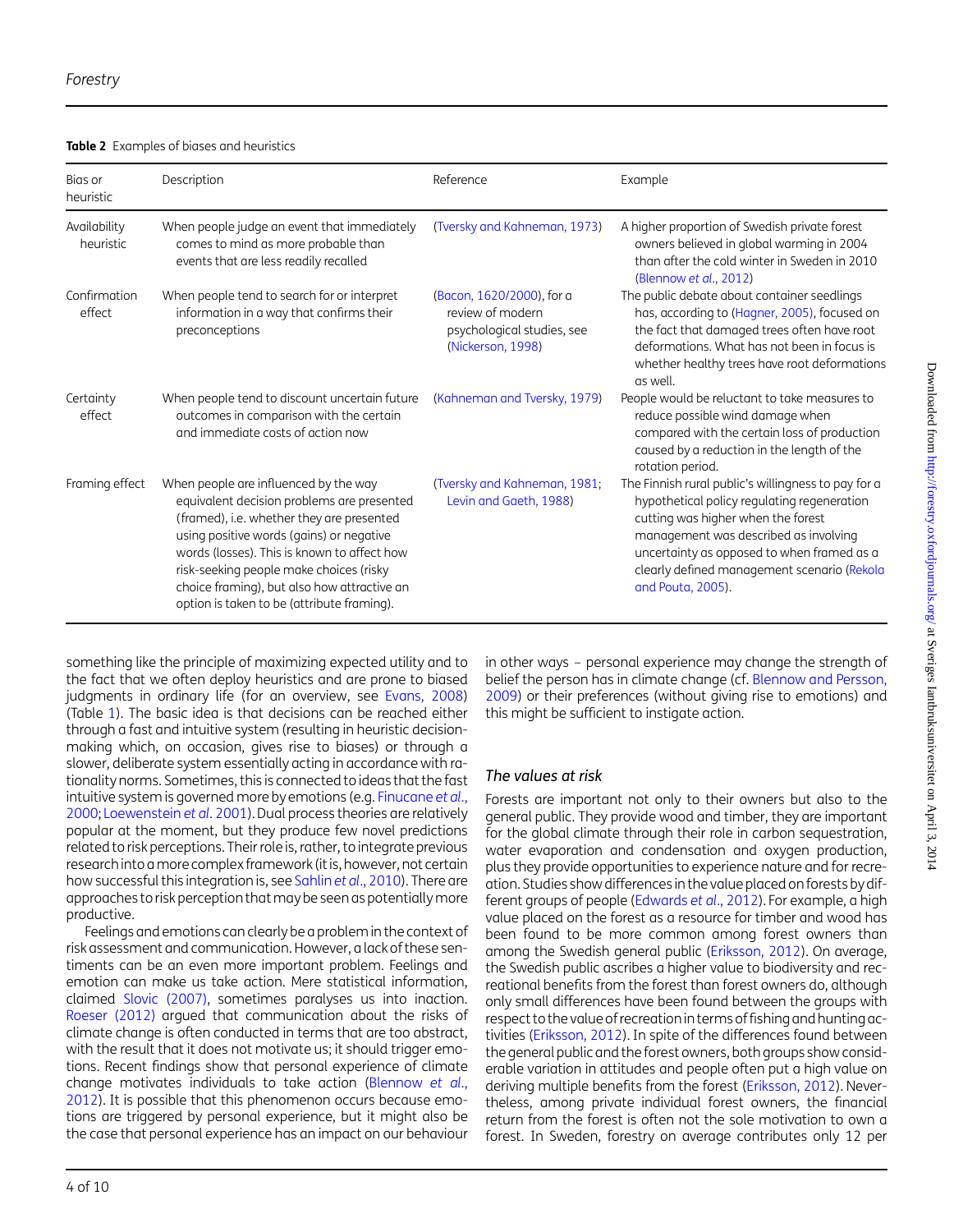cent to the average private individual forest owner's household income ([Mattsson](#page-9-0) et al., 2003).

The way that we deal with a risk is also influenced by how we analyse and deal with the values at stake. To claim that something has value can, in fact, mean many different things. In practical decision-making, it is important, as far as possible, to be able to measure and compare values on the same scale. This is usually achieved by expressing all values in monetary terms. Doing so also has its drawbacks, however. Monetary value is normally decided by the market, but it is not the case that everything is, or can be, bought and sold within a market. Take, for example, the relationship a forest owner has with a forest he planted with his grandfather, which he has followed throughout his life and is now managing together with his granddaughter [\(Blennow and](#page-8-0) [Persson, 2013\)](#page-8-0). In situations like this, we have to use more or less artificial means of assigning monetary value. That the methods for assigning value differ (market versus contingent valuation methods) means that it is not obvious that different values can bemeasured and compared along the same scale even whenmeasured using the same unit.

Another problem with translating all types of values into monetary terms is that we lose information in the process. There can bemany different reasons whysomeonewants to buy or sell something within the market. It might be because they value it as an end in itself, because they see a value in it as a tool for achieving some other value, or because they expect other people to value it and plan to sell it to them. All these motives can be transformed into a demand within a market and measured in monetary terms [\(Blennow and Persson, 2013\)](#page-8-0). This, in turn, means that the price in money of, for instance, a forest depends on many things other than the value of the forest in itself (the end value of the forest) [\(Persson, 2008\)](#page-9-0).

#### Knowledge risk and trust

Outcome risk is not the only kind of risk we have to consider in forestry. Epistemic risk – or knowledge risk, as we prefer to call the type of epistemic risk we are interested in here – is the risk we take or run when our decisions rest on an uncertain foundation – decisions that are based on information that is insufficient or of poor quality ([Sahlin and Persson, 1994](#page-9-0)). In forestry, there always seems to be the possibility that decisions may be associated with adverse effects (outcome risk) and decisions involving outcome risks normally also involve knowledge risks: we act on beliefs as if we know they are true, or base our decisions on one of two rival hypotheses, disregarding the other possible hypothesis (knowledge risk: see Gärdenfors and Sahlin, 1982 for a definition of this type of epistemic risk). Sometimes, when we take knowledge risks, we end up taking unwanted outcome risks simply because we have not spotted them. We might decide on a particular course of action because we think that we know more than we do. Our beliefs may be likened to a map with which we navigate our way through life (the idea originates from [Ramsey \(1929\)](#page-9-0), who held that a belief is 'a map of neighbouring space by which we steer'). Some continents on the map are sketched in the smallest detail; others have blank spaces and others are perhaps a bit blurry around their edges. Seeking knowledge means filling in the blank spaces and sharpening the contours. In this analogy, you take a knowledge risk when you only use a part of your map to lead you forward, or if you take your incomplete map to be a true picture of the whole world.

Knowledge risk is only indirectly about outcomes (Table [1\)](#page-1-0). However, the outcomes it is indirectly concerned with are the same types of outcome that risk managers in forestry typically worry about. One example of a knowledge risk situation in forestry occurred when containers for growing and planting seedlings at low cost were introduced on a large scale to Sweden to overcome the difficulties of sowing and using bare-rooted seedlings (see [Sahlin and Persson, 1994;](#page-9-0) [Hagner, 2005;](#page-8-0) [Persson, 2007](#page-9-0)). The introduction of containerized seedlings was a direct response to a quest for a more 'rational forestry'. The first container that was introduced by Svenska Cellulosa Aktiebolaget (SCA) in Sweden in the early 1970s was a paper pot. SCA bought the entire planting system from Lännen Sokeri, the Finnish sugar refinery. Other Swedish forest owners also decided to use this or similar systems. The system had originally been invented in Japan and was designed so that the roots would be able to penetrate the container walls and/or so that the containers would decompose after some time in the soil. [Hagner \(2005](#page-8-0), p. 212) reported that SCA produced 12 million plants in paper pots between 1971 and 1974. One of the primary reasons why SCA decided to use the paper pot was that they could buy the entire system and start production at once. The idea seems to have been to evaluate the paper pot system whilst developing their own system. In 1973, the decision was made to use plastic containers instead. 'Kopparforssystemet', a smooth-walled conical container was introduced. Neither the paper pot nor SCA's own container was optimal. They have now long since been replaced by other kinds of containers, such as the JackPot that, 'assisted by air canals, guiding rails, and coppercontaining paint, results in a root system that is very similar to that of a naturally rooted seedling' ([Hagner, 2005](#page-8-0), p. 213: authors' translation). The paper pots were also used in northern Sweden and at high elevations, where the climate is colder and the decomposition process slower than in the region where they were originally designed to be used. Here, the system did not function well. Roots did not emerge from the cell and continued to grow, in spirals, affecting tree stability and the timber quality in mature forests (Lindström and Rune, 1999). Spiralling roots were a problem with SCA's own container, too. However, the crucial difference was thought to be that the seedling only had to spend a few months in the Kopparfors container [\(Hagner, 2005,](#page-8-0) p. 213). The knowledge risk in this example arose when decision-makers decided to act on the knowledge they had, knowledge that did not, in fact, rule out the possibility that the paper pot system would not function satisfactorily. Rather, the idea was to replace it quickly with a better system, if needed. There was a problem with this strategy, of course. How was it possible, quickly, to determine whether one system was better than another without first knowing, for instance, how to monitor the outcome risks of spiralling roots? In Sweden, there was a division between 'the concerned' (for an example, see Bergman and Häggström, 1973) and 'the optimistic' [\(Hagner, 2005,](#page-8-0) p. 221) about the consequences of early root deformations (in pine especially). According to [Hagner](#page-8-0) [\(2005](#page-8-0), p. 223), SCA founded their optimism and initial decision to proceed on the basis of a single paper - a student's master's thesis.

Clearly, the decision to use the containerized seedlings was made on the basis of insufficient information and hence the decision-maker took a knowledge risk. Even in 1999, the economic consequences of the widespread use of containerized seedlings in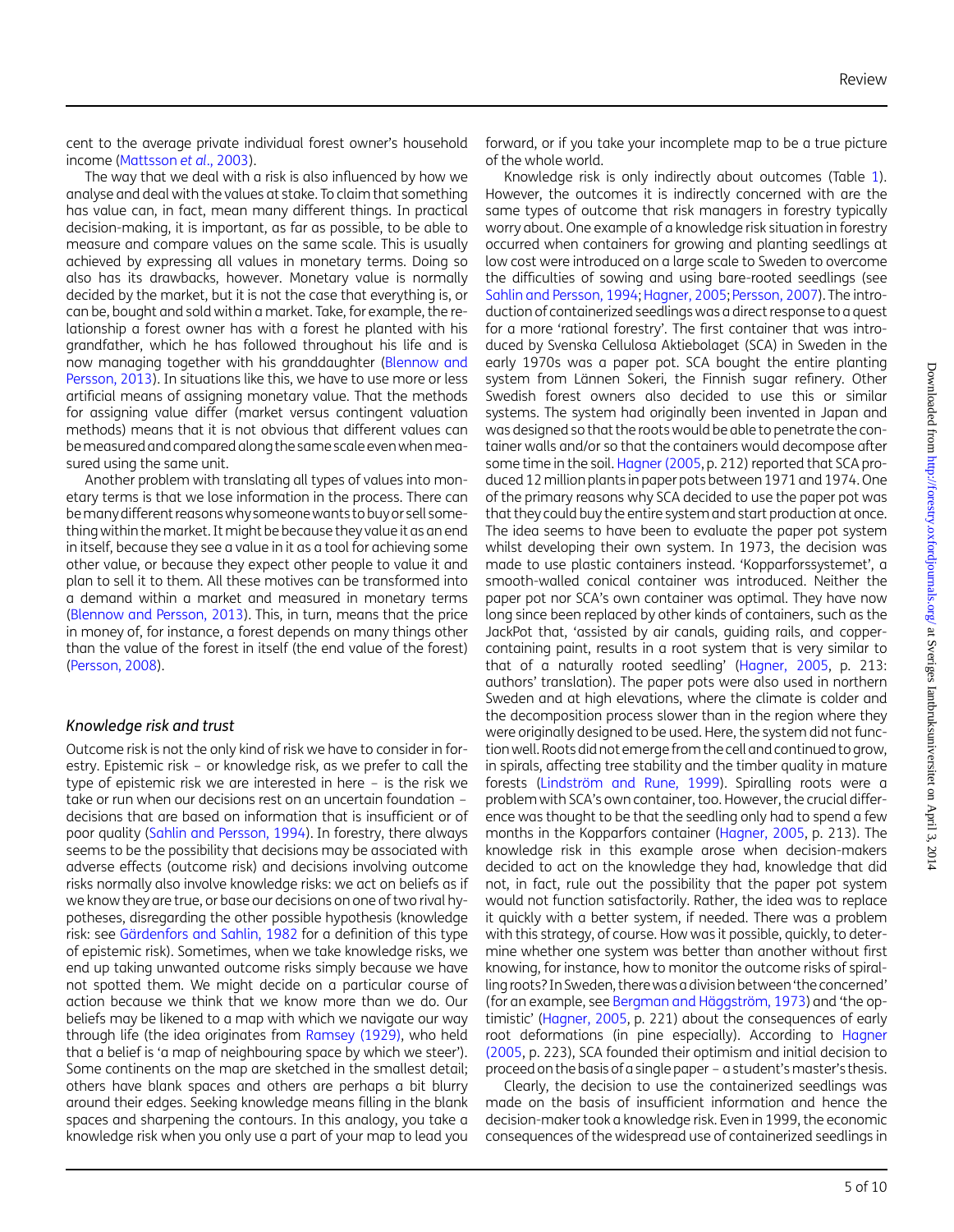Sweden could not be estimated (Lindström and Rune, 1999). To circumvent some of these knowledge risks, it would have been necessary to use information that was as robust as possible, as well as to be aware of the limits of knowledge [\(Sahlin and Persson, 1994](#page-9-0)). (This is where alternative concepts of epistemic risk may differ from the one presented. Sometimes, epistemic risk is simply understood as the risk of believing falsely or in failing to believe truly, irrespective of what 'practical' outcome risks this may lead to.)

We seldom have a full set of accurate information (in the sense of exact information that is correct in every detail) that we perhaps would like to have for practical decision-making, but it is clear that some contexts are more problematic than others. Certain factors produce knowledge risks. Social scientists usefully distinguish between internal and external validity [\(Campbell, 1957](#page-8-0)).Researchers aim to make correct inferences both about that which is actually studied (internal validity), for instance in an experiment, and about what the results 'generalise to' (external validity). In the container seedling example, the limited internal and external validity are two reasons why the knowledge risks were considerable. At the time, SCA and the other Swedish forest owners knew relatively little about the consequences of the root deformations that they studied (lack of internal validity) and about how the results could be generalized (lack of external validity). Both problems were generated – no doubt – by the perceived time-pressure to rationalize Swedish forestry and – perhaps – also by a strong preference to mechanize it. Knowledge risks are easily generated by such factors. The decision-makers may be well aware that the evidence they have is not sufficient for an inference that one of their rival hypotheses is true and the others false; nevertheless, lack of internal and external validity may prevent them from obtaining complete information when deciding how to act. Other factors can be relevant in other cases. [Viswanath](#page-9-0) et al. (2012) examined the experiences of scientists and practitioners working with transgenic trees. It is widely accepted that field trials are crucial for understanding the value and adaptability of transgenic trees. In their study, different kinds of regulations and bureaucratic procedures turned out to be the major knowledge risk-producing factors. The authors did not use the language of knowledge risk, but their conclusions contain – according to our perspective – a list of factors generating knowledge risks that may discourage scientists and practitioners from conducting field trials: '[...] uncertainties in approvals and the time period to obtain permission; several years of monitoring following harvest to detect root sprouts or seedlings; added costs of molecular characterization and permit preparation even for familiar types of genetic modifications; special disposal procedures for large amounts of tree biomass [...] It follows that many scientific studies are likely to never be undertaken, and the quality of studies that are done will frequently be of reduced quality due to reduced size and scope. These conditions clearly impede science and technology development'. [\(Viswanath](#page-9-0) et al., [2012](#page-9-0), p. 224)

The transgenic tree example is particularly interesting in that it shows how attempts to manage the outcome risks involved in transgenic tree growth and field trials can contribute to increased knowledge risks in (future) decisions about such growth and field trials. The regulations seem to lead to reduced quality in the information we need to monitor the outcome risks. In sum, the regulations hinder researchers from assessing both the external and the internal validity of preliminary results. Knowledge risk has, so far, been largely overlooked in risk communication research.

Over the years, the role of trust – defined as a willingness to depend – in the 'sender' (for instance, the risk-management professional) has been proposed as a fundamental component in all risk communication ([Slovic 1999](#page-9-0)). [Persson \(2004\)](#page-9-0) argued that analysis of the mechanisms behind trust can provide new opportunities for risk communication. As we have seen, the knowledge risks depend on the reliability of the processes used when assessing the risk ([Sahlin and Persson, 1994](#page-9-0)). [Persson \(2004\)](#page-9-0) arqued that the 'receiver' (for instance, the public or the private forest-owner) needs to be able to assess the knowledge risks involved to have trust in the sender of the information. To be able to map the knowledge risk, the receiver needs to be able to grasp the state of knowledge in a wider sense to help combine fragments into a map of the whole ([Persson, 2004](#page-9-0)). Not only is this approach promising with respect to the efficacy of risk communication, it also provides an approach that is ethically appealing because the individuals' autonomy and reflective capacity is respected. It furthermore provides an opportunity for learning and for generalizations that probably have a more lasting effect on an individual's decision-making than when the receiver is expected to accept an assessment that is provided to them acritically. Given the general complexity of a decision situation and the subjective components involved, ideally a risk communication situation would be a situation in which parties exchange valuations and assessments, resulting in some kind of management of risk (see [Persson, 2004\)](#page-9-0).

There are more sources communicating risk than just experts or governments, however. Forest ownersmay gain information about potential risks and their consequences from family members, other forest owners, the media and so on. It is interesting to note that these sources will be more or less similar to the forest owner in important respects.We can speculate that family members will share attitudes and values with respect tomanyaspects of the forest, not only economic and environmental concerns, but also the value of a beautiful landscape, or an interest in hunting. When taking advice from others, we are more influenced by those who express greater confidence in their decisions or recommendations (e.g. [Sniezek and](#page-9-0) [Buckley, 1995;](#page-9-0) [Sniezek and Van Swol, 2001\)](#page-9-0), who are experienced rather than inexperienced (e.g. [Harvey and Fischer, 1997\)](#page-8-0), have good reputations rather than bad (e.g. [Yaniv and Kleinberger,](#page-9-0) [2000](#page-9-0); [Yaniv and Milyavski, 2007\)](#page-9-0) and who have a track record of being accurate rather than inaccurate (e.g. [Harries](#page-8-0) et al. 2004). When preferences are likely to differ, advisors with similar preferences are preferred to those with less similar ones (e.g. [Feick and](#page-8-0) [Higie, 1992](#page-8-0); [Gershoff](#page-8-0) et al., 2001) and such advice also appears to lead to better decisions (e.g. Aksoy et al[., 2006\)](#page-8-0).

# Distribution of risks

With respect to planning, risks and benefits can be assessed in different ways. An approach in which our aim is only to maximize the total number of good effects and minimize the total number of bad ones for the whole population is called a utilitarian approach. If we include other aspects, such as a fair distribution, respect for individual rights or the dignity of our acts among our aims, our approach can be referred to as a rights-based or deontological.

Considering that it is very common that one person or group of people make decisions about risks that affect others, it might be a good idea to consider not just the size but also the distribution of risks. The distribution of risks needs to be seen in relation to the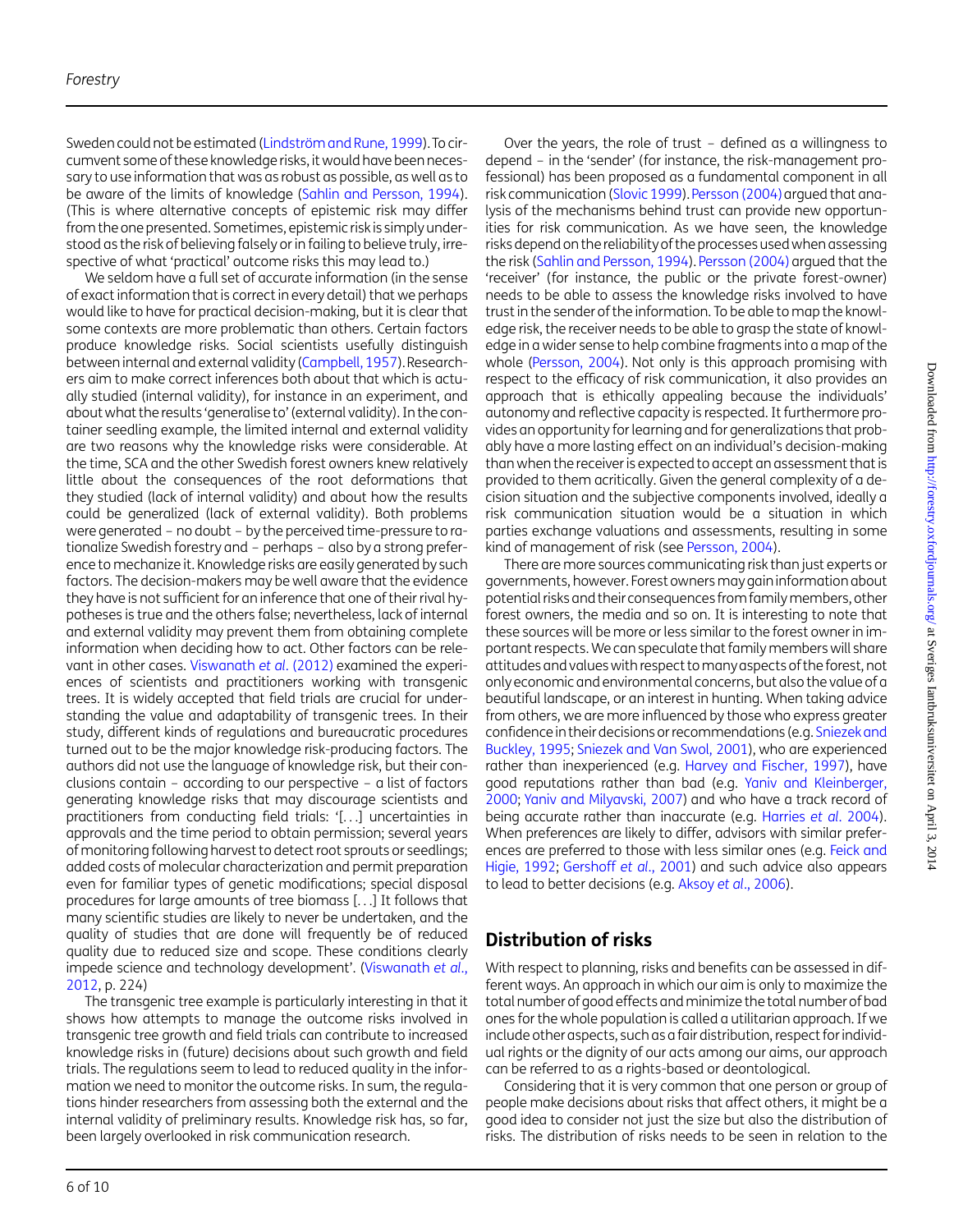distribution of benefits. In many cases, risks and benefits go together but it is common that the benefits and the risks resulting from a decision fall on different groups. To have a clear idea of their distribution is, therefore, important for both the communication and the handling of risks.

The basic answers to what constitutes a fair distribution can be divided into three groups ([Frankena, 1963\)](#page-8-0):

- equal distribution,
- distribution according to merit and
- distribution according to need.

Equal distribution means that risks and benefits should be distributed so that the risk is equally high for everyone. If applied to the whole population, it means, for instance, that it is not acceptable to manage a forest in a way that increases the profit for the forest owner whilst imposing far-reaching risks on the whole of society by destroying important ecosystem services. Neither is it, according to this view, acceptable to demand that the forest owners take on high economic risks for managing the forest in a way that mainly benefits the general public. Biodiversity protection has been shown to be in higher demand by the general public than by forest owners in Sweden ([Eriksson, 2012](#page-8-0)).At the same time, protecting biodiversity can, in some instances, hamper timber production. Sometimes, therefore, forest owners consider the presence of a rare species in their forest to represent a risk to their freedom to manage their forest according to their own aims. Forest owners may not be prepared to take this risk (see [Drake and Jones, 2002](#page-8-0), for example, from North America).

Distribution according to merit means that everyone should get what they deserve. This can, for instance, mean that the person who creates the risk should take on more of the risk than people who were not involved in the decision. Applying this line of reasoning to forest insurance would mean that forest owners who exhibit more risk-prone behaviour, which exposes the insurance company to a higher risk, should be charged higher premiums. It can also mean that if you take on a higher risk, you should also receive more of the benefit. For example, when there is a conflict of interests between a forest owner who has invested work and money in the forest and the general public, the interests of the forest owner should be given priority according to this view of fair distribution.

Distribution according to need means that, for things like food or medical attention, those who lack food or are more badly hurt should receive more help quicker. When it comes to risk, it can be interpreted as meaning that lower risks should be conferred on those who are most vulnerable. For instance, those who live close to a forest may be more vulnerable to what happens to the forest, not just economically, but also in terms of aesthetic, health and cultural values than those who own stocks in the timber industry but who live far away from the forest.

To these three basic ideas about distribution, we can add many different versions and combinations. Identifying the distribution that is most ethically sound is a matter of controversy everywhere, from the playground to the UN and the perspective that one selects in this controversy obviously also affects how the distribution of risks and benefits are handled. We are not advocating any particular distribution of risk but we do want to stress the importance of considering this question, not just as an exercise in political and ethical theory, but as a very important practical consideration

with far-reaching consequences for all decisions regarding risks and forestry.

## The significance of the choice of conceptual approach for ecosystem management

The choice of how to conceive and define risk is not merely a case of semantics. The result of an assessment depends on one's ideas of risk, and different assessment methods imply different opportunities for risk management, with strong implications for the management of ecosystem services. For example, an influential study that applied a model based on structures in society, such as economic welfare, level of education and institutions, predicted the adaptation of forest management to climate change among private forest owners to be more common in northern Europe than in southern Europe, where the intensity of forest management in general is lower ([Lindner](#page-9-0) et al., 2010). However, [Blennow](#page-8-0) et al[., \(2012\)](#page-8-0) reported that not only do private forest owners in southern Europe undertake measures to adapt to climate change but that a model of adaptation to climate change based on two personal variables had significantly higher explanatory and predictive power than a model based on several variables related to structural information. The two personal variables, strength of belief in local effects of climate change and strength of belief in having experienced climate change, almost completely explained measures taken to adapt forest management to climate change. The different underlying theoretical approaches of the two studies by [Lindner](#page-9-0) et al. (2010) and [Blennow](#page-8-0) et al. (2012) lead to distinctly different conclusions. As a consequence, fundamentally different solutions are suggested to the same problem. The authors of the study relying on the general structural model concluded that small and fragmented privately owned forests in southern Europe are often poorly managed and constitute a barrier to efficient wood resource utilization and adaptive management practices (Lindner et al[., 2010](#page-9-0)). The opportunities suggested for alleviating the constraints are the formation of forest co-operatives and active support from public forestry administration [\(Lindner](#page-9-0) et al[., 2010\)](#page-9-0). In contrast, [Blennow](#page-8-0) et al. (2012) concluded that when forest owners believe in, and see the effects of, climate change, they are more likely to take adaptive measures. The opportunities to influence adaptation to climate change implied by this result are through gathering and disseminating evidence of climate change and its effects on increasing peoples' perceptions of having experienced it, and hence to consider the need to take adaptive measures [\(Blennow](#page-8-0) et al., 2012).

The study by [Blennow](#page-8-0) et al. (2012) reflects an approach in which risk is seen as something that, at least partly, does exist in the physical world. The strong emphasis on the belief in the risk and personal experience of the risk points towards a conception of risks as something that we can experience and observe in a clearer manner than either the decision-analytic or constructivist accounts of risk can achieve. However, it shares with the decision-analytic approach the basic idea that the outcome of a risk cannot be judged as undesirable without somebody making the valuation; both the probability of the undesired thing happening and the determination of whether the risk is big or small. With respect to the management of risk (adaptation), the point of departure is that our beliefs and desires influence action. Hence, the approach is different from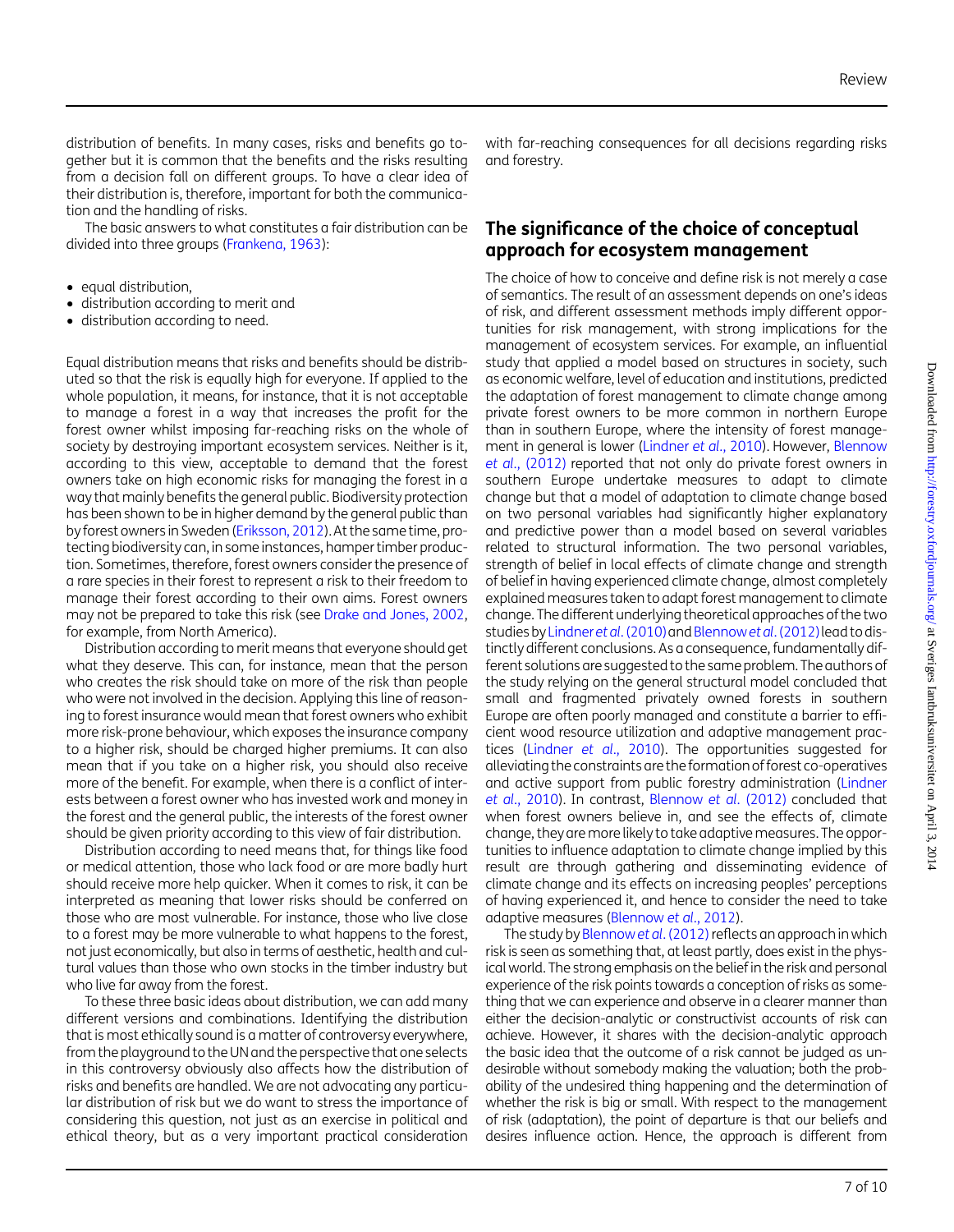both purely objective and purely decision-analytic and constructivist approaches to risk.

# Opportunities for effective risk communication

To be able to take account of the contribution of forest ecosystem services to human well-being, we need information on the beliefs and desires of the general public, including forest owners, as a basis for risk communication as well as for planning and the formulation of forest policies. To avoid the potential problem of interpreting the risk concept too narrowly, in this article we prefer the term personal risk assessment to risk perception. The psychological research on heuristics and biases, with its focus on how risks are perceived and distorted, might help us understand how decisionmakers respond to risk, regardless of whether we regard these responses as being irrational or not. Recent research has focused on how information environments affect personal assessments of risk and how the performance of various heuristics is affected by different environments. In one version of this research, the claim is for ecological rationality, that is, the idea that we should see heuristics, not as sources of biases, but rather as practical tools that lead to good (and sometimes even superior) decisions in the environments to which they are adapted ([Gigerenzer](#page-8-0) et al., [1999](#page-8-0)). For instance, heuristics that ignore a large part of the available information can sometimes lead to better predictions thandecision strategies tailored according to statistical and decision theoretic norms, such as versions of linear regressions (cf.[Gigerenzer](#page-8-0) et al[., 2011](#page-8-0)).

More importantly in this context, there is now a growing body of knowledge about how different information environments affect aspects related to personal assessments of risk. For instance, for choices where the outcome(s) of the decision is (are) not known, but the probabilities for the various outcomes are known, there may be differences in how outcomes are assessed depending on how the likelihood of an event is determined. Participants respond differently when the likelihood of the event is described, that is, given in terms of numerical probabilities (such as a gamble where the probability of each outcome is described to participants), compared with when it is experienced, that is, when participants are given information sequentially, so that they experience occurrences over time. Risky choices with respect to relatively rare events such as wind throw differ dramatically in these two cases: in the first case, rare events are known to have more impact on decisions than they are expected to given the norm, whereas in the second case, rare events are instead given less weight. This is known as the description–experience gap in risky choices (cf. [Hertwig and Erev, 2009](#page-8-0)). Research such as this can help us to explain differences between the response of forest owners and researchers, as in the introductory example, to statistical information handed out by authorities or resulting from research (encouraging decisions from description). It also helps to explain differences in the responses to real events (deciding from experience).

It is important that forest advisors appreciate the values and beliefs of their clients to give advice that facilitates the clients ability to reach their goals. However, [Kindstrand](#page-8-0) et al. (2008) reported that Swedish forest advisors, in general, significantly overestimate the value private forest owners put on timber production, both in the recent past and in the future, and they significantly underestimate the value that forest owners put on the forest as

Even the format in which information is given influences the types of errors that are made. For instance, the base rate fallacy occurs when the prior probability of an event is ignored, in cases when its conditional probability, given some evidence, is determined. A hypothetical example is given by the situation where a device for unintrusively monitoring stem rot has been used to help estimate the probability of stem rot infection in a certain tree. The base rate fallacy occurs if the base rate of positive indication from uninfected stems is ignored when determining how likely it is that a particular tree for which the device signals stem rot is infected. The base rate fallacy is known to decrease when likelihoods are presented as natural frequencies (X cases out of 100) rather than as single event probabilities (X%) (cf. [Gigerenzer and](#page-8-0) [Hoffrage, 1995\)](#page-8-0). Note that these phenomena not only have implications for how communicated risks are interpreted by forest owners, forest managers and advisors, they are also a key to how risks are perceived and acted upon in everyday life.

To provide an environment that promotes learning, we need to create a situation characterized by openness, in which parties exchange valuations and assessments, thereby enabling the filling in of gaps in their respective personal knowledge maps. We need information about the preferences of the forest owner who assigns a higher value to the flora than to avoiding wind damage to the trees, members of the public who prioritize the opportunity for recreation over timber production, the big forest company that prioritizes the opportunity to 'rationalise' forest management over having a fully functioning system for regeneration and the old forest owner who manages the forest together with his grandchild. All are examples of how risk communication can fail unless information on the preferences of the communicating parties is provided. Communication also provides an opportunity to fill in gaps in individuals' knowledge maps. The forest owner who assigns a high value to the flora might be unaware of the risk of wind damage and how it will affect that flora, or whether there is an alternative way to reduce the risk of wind damage that also leaves the flora unaffected. Members of the public might be unaware that a production forest could be more suitable for many recreational activities than an unmanaged forest. The big forest company might believe that it is easy to know when the plants have been improved. We expect that this can lead to a direction of integrating assessments that enable effective risk communication, even though the objective is not to make parties change their goals. Hence, we need knowledge about the beliefs and desires of the parties to be able to provide information that is relevant to the decision-maker. That the communication works in both ways helps avoid myopic views of a decision situation (see [Sahlin and Persson,](#page-9-0) [1994](#page-9-0)).

### **Conclusions**

Risk management, communication and planning of forest ecosystem services are complicated by uncertainty, insufficient information or information of poor quality, limited cognitive capacity and time, along with value conflicts and ethical considerations. Based on a review of different interpretations of risk and results of empirical studies, we suggest that risk has both subjective and objective components and that the personal assessment of risk is decisive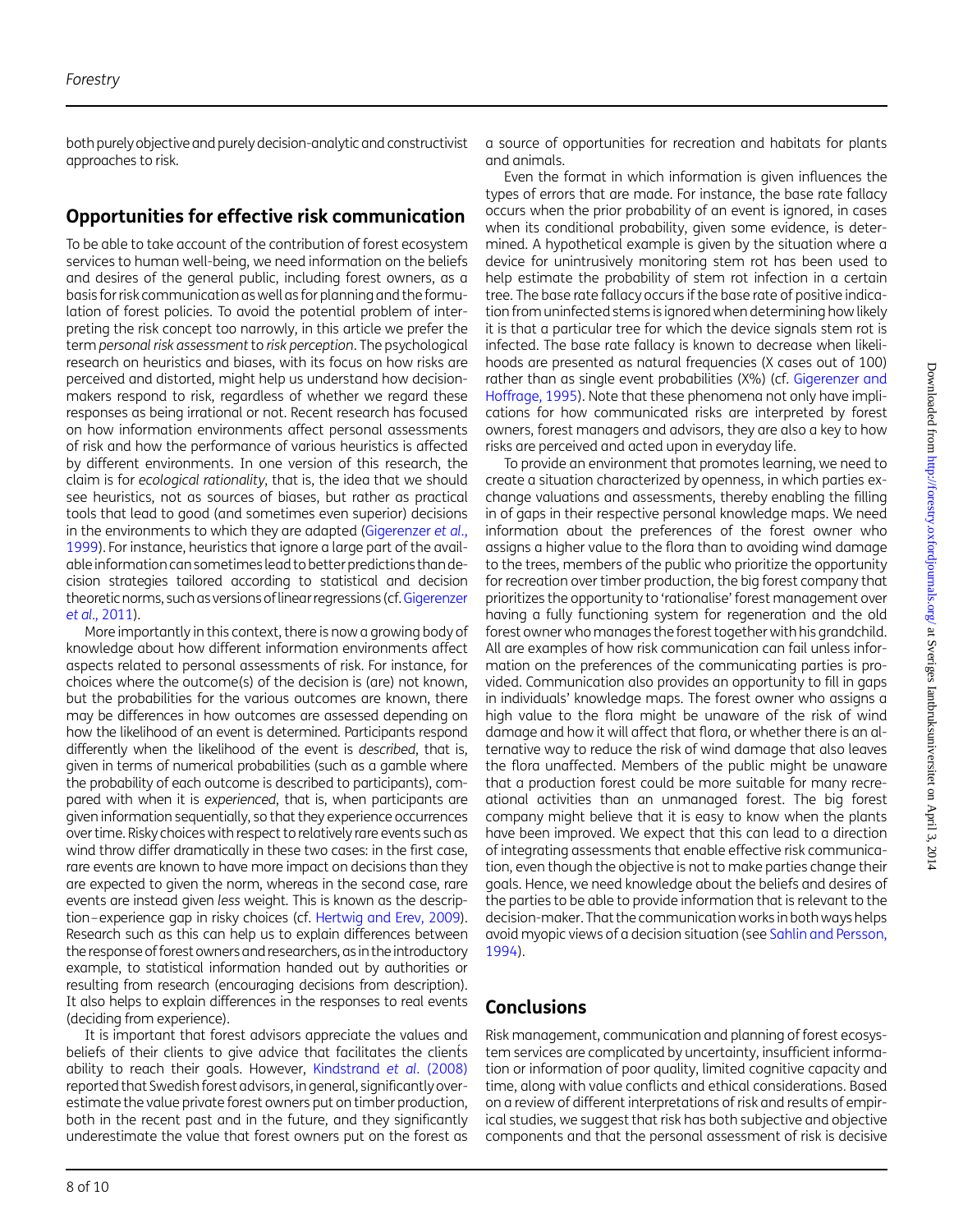<span id="page-8-0"></span>for the management of ecosystem services. Risk management, communication and planning are sometimes facilitated by heuristics. They also help us to understand how people make decisions which, together with mutual information about beliefs and desires, are important in all risk communications and help to fill in gaps in personal knowledge maps. To have a clear idea of the distribution of risk is, furthermore, important for risk management, communication and planning in relation to forest ecosystem services.

### Funding

This work was supported by the EU project MOTIVE ('Models for adaptive forest management', [http://motive-project.net/\)](http://motive-project.net/) [grant number 226544 to K.B. and E.P.]; the Linnaeus programme LUCID ('Lund University Centre of Excellence for Integration of Social and Natural Dimensions of Sustainability' [\(http://www.lucid.lu.se/](http://www.lucid.lu.se/)), FORMAS, 2008–2018) [to J.P., A.W. and N.V.] and the foundation for strategic environmental research programme Mistra-SWECIA [\(www.mistra-swecia.se/\)](http://www.mistra-swecia.se/) [to K.B.].

### Conflict of interest statement

None declared.

# References

Aksoy, L., Bloom, P.N., Lurie, N.H. and Cooil, B. 2006 Should recommendation agents think like people? J. Serv. Res. 8, 1–19.

Aven, T. and Renn, O. 2009 On risk defined as an event where the outcome is uncertain. J. Risk Res.  $12$ ,  $1-11$ .

Bacon,F.1620/2000NovumOrganum. Eng. transl. TheNewOrganon.L. Jardine, M. Silverthorne, Cambridge Univ. Press.

Bergman, F. and Häggström, B. 1973 Några faktorer av betydelse vid skogsplantering med rotade plantor. Sveriges Skogsvårdsförbunds Tidskrift. 6, 565–579.

Blennow, K. and Persson, J. 2009 Climate change: motivation for taking measure to adapt. Glob. Environ. Change 19, 100-104.

Blennow, K. and Persson, E. 2013 Risk management in forestry and societal impacts. In Living with Storm Damage to Forests. Gardiner, B. et al. (eds). European Forest Institute. In press.

Blennow, K. and Sallnäs, O. 2002 Risk percept ion among non-industrial private forest owners. Scand. J. For. Res. 17, 472–479.

Blennow, K., Persson, J., Tomé, M. and Hanewinkel, M. 2012 Climate change: believing and seeing implies adapting. PLoS ONE. 7, e50181.

Bradbury, J. 1989 The policy implications of differing concepts of risk. Sci. Technol. Human Val. 14, 380–399.

Brehmer, B. 1994 Some notes on psychological research related to risk. In Future Risks and Risk Management. Brehmer, B. and Sahlin, N.-E. (eds). Kluwer Academic Publishers, Dordrecht, London, pp. 79–91.

Brinck, I. 2005 Om riskkommunikation – Kartor, klyftor och mål. In Risk och det levande mänskliga. Brinck, I. et al. (ed). Nya Doxa, pp. 45-78.

Campbell, D.T. 1957 Factors relevant to the validity of experiments in social settings. Psychol. Bull. 54, 297-312.

Cohen, J.L. 1981 Can human irrationality be experimentally demonstrated? Behav. Brain Sci. 4, 317–370.

Douglas, M. and Wildavsky, A. 1983 Risk and Culture: An Essay on the Selection of Technological and Environmental Dangers. University of California Press, Berkeley and Los Angeles.

Drake, D. and Jones, E.J. 2002 Forest management decisions of North Carolina landowners relative to the red-cockaded woodpecker. Wildlife Soc. Bull. 30, 121-130.

Edwards, D., Jay, M., Jensen, F.S., Lucas, B., Marzano, M., Montagné, C., Peace, A. and Weiss, G. 2012 Public preferences for structural attributes of forests: Towards a pan-European perspective. Forest Policy Econ. 19, 12 –19.

Eriksson, L. 2012 Exploring underpinnings of forest conflicts: A study of forest values and beliefs in the general public and among private forest owners in Sweden. Soc. Nat. Res.: An Int. J. 25, 1102–1117.

St. Evans, J.B.T. 2008 Dual-processing accounts of reasoning, judgment and social cognition. Ann. Rev. Psychol. 59, 255–278.

Feick, L. and Higie, R.A. 1992 The effects of preference heterogeneity and source characteristics on ad processing and judgments about endorsers. J. Advertis. **22**, 9-24.

Finucane, M.L., Akhakami, A., Slovic, P. and Johnson, S.M. 2000 The affect heuristic in judgements of risk and benefits. J. Behav. Dec. Making. 13, 1-17. Fischhoff, B. 1995 Risk perception and communication unplugged: Twenty years of process. Risk Anal. 15, 137-145.

Frankena, W.K. 1963 Ethics. Prentice-Hal, Englewood Cliffs, New Jersey.

Gärdenfors, P. and Sahlin, N.-E. 1982 Unreliable probabilities, risk taking, and decision making. Synthese. **53**, 361-386.

Gärdenfors, P. and Sahlin, N.-E. 1983 Decision making with unreliable probabilities. Br. J. Math. Stat. Psychol. 36, 240–251.

Gershoff, A.D., Broniarczyk, S.M. and West, P.M. 2001 Recommendation or evaluation? Task sensitivity in information source selection. J. Consumer Res. 28, 418–438.

Gigerenzer, G. and Hoffrage, U. 1995 How to improve Bayesian reasoning without instruction: frequency formats. Psychol. Rev. 102, 684–704.

Gigerenzer, G. and Todd, P.M.; and the ABC Group 1999 Simple Heuristics that Make Us Smart. Oxford University Press, Oxford.

Gigerenzer, G., Hertwig, R. and Pachur, T. (eds) 2011 Heuristics: The Foundations of Adaptive Behavior. Oxford University Press, New York.

Graham, J.D. and Weiner, J.B. (eds) 1995 Risk Versus Risk: Tradeoffs in Protecting Health and the Environment. Harvard University Press, Cambridge.

Guthrie, R.H. 2009 Forestry and landslides: What's acceptable in BC? Forest. Chron. 85, 25–31.

Hagner, S. 2005 Skog i förändring: Vägen mot ett rationellt och hållbart skogsbruk i Norrland ca 1940 –1990. Skogs- och lantbrukshistoriska meddelanden nr 34. Kungl. Skogs- och lantbruksakademien.

Harries, C., Yaniv, I. and Harvey, N. 2004 Combining advice: The weight of a dissenting opinion in the consensus. J. Behav. Decis. Mak. 17, 333-348.

Harvey, N. and Fischer, I. 1997 Taking advice: accepting help, improving judgment, and sharing responsibility. Organ. Behav. Human Decis. Proces. 70, 117–133.

Hertwig, R. and Erev, I. 2009 The decision – experience gap in risky choice. Trends Cogn. Sci. **13**, 517-523.

Holtug, N. 2002 The harm principle. Ethical Theory Moral Practice. 5, 357–389.

Kahneman, D. and Tversky, A. 1972 Subjective probability: a judgment of representativeness. Cogn. Psychol. 3, 430–454.

Kahneman, D. and Tversky, A. 1979 Prospect theory: an analysis of decision under risk. Econometrica. 47, 263–290.

Kindstrand, C., Norman, J., Boman, M. and Mattsson, L. 2008 Attitudes towards various forest functions: a comparison between private forest owners and forest officers. Scand. J. For. Res. 23, 133–136.

Knoke, T. and Wurm, J. 2006 Mixed forests and a flexible harvest policy: a problem for conventional risk analysis? Eur J For. Res. 125, 303-315.